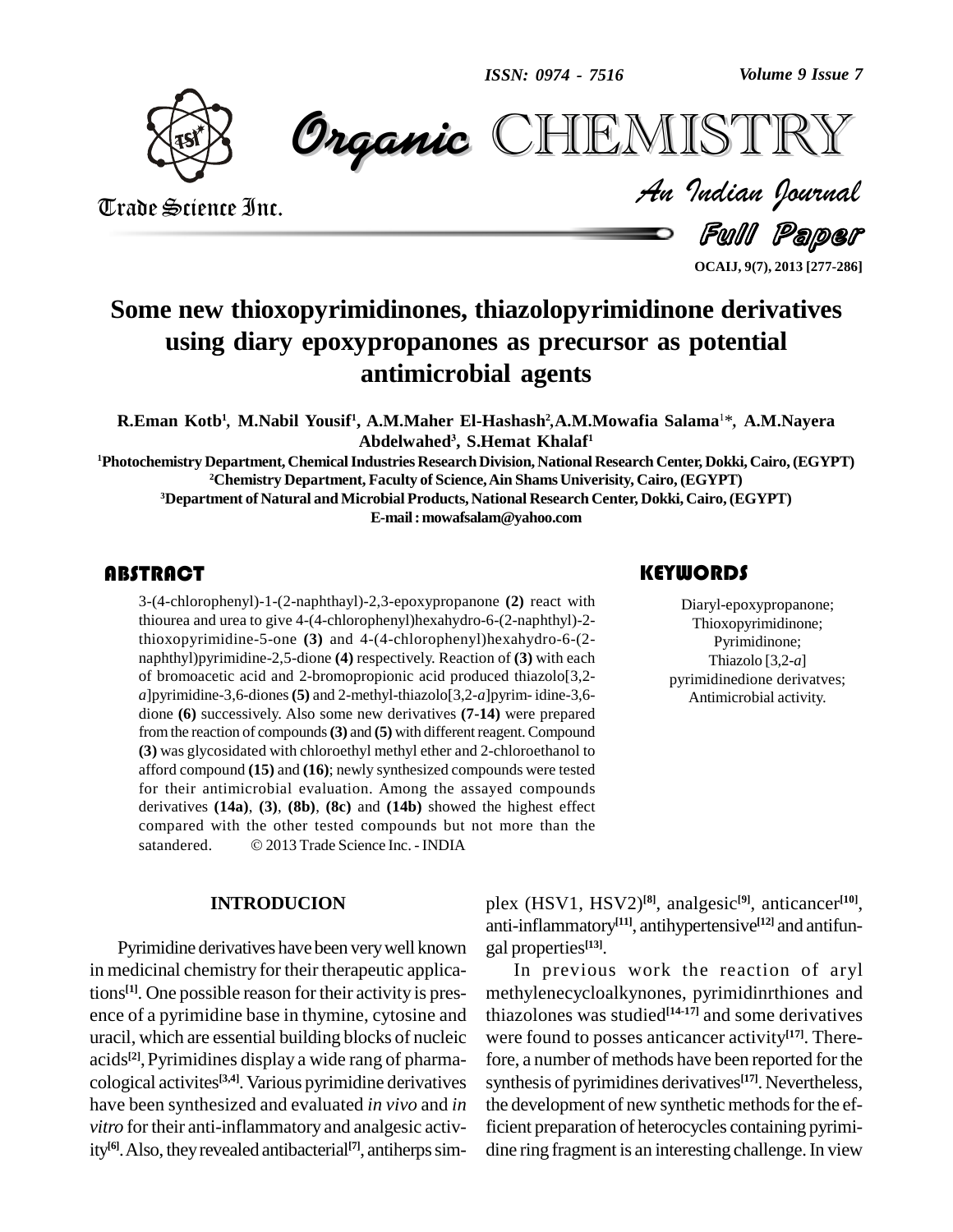of the aforementioned facts, it seemed most interesting to study the chemical behavior of 1,3-diaryl-2,3 epoxypropan-1-one (2) for the synthesis of some novel pyrimidine and thiazolopyrimidine derivatives with the aimto evaluate their antimicrobial activities.

**RESULTAND DISCUSSION**

with hydrogen peroxide in alkaline medium to produce

3-aryl-1-(2-naphthyl)propan-1-one **(1) [18]** reacts 1-(2-naphthyl)-3-(4-chlorophenyloxiranyl)methanone **(2)** which has been utilized as key starting material in the synthesis of novel many interesting heterocyclic compounds.Analytical and spectral data of compound **(2)** is in total agreement with the proposed structure (c.f. experimentalsection).Compound**(2)** astypical epoxide react with different nitrogen nucleophiles such as; thiourea and urea in alcoholic potassium hydroxide solution to produce pyrimidinone derivatives**(3, 4)**respectively (c.f. experimental section) (scheme 1).



The reaction possible takes place *via* the following mechanism:



Interest and two types of exchangeable protons correspond-<br>
In the avoid of two NH groups, besides two doublets appear<br>
corresponding to a pyrimidine protons. <sup>13</sup>C NMR spec-<br> **Organic** CHEMISTRY<br>
An *Indian formal* The <sup>1</sup>H NMR spectrum of compounds (3, 4) showed bon, (C the expected signals corresponding to the aromatic proing to two NH groups, besides two doublets appear corresponding to a pyrimidine protons.  $^{13}$ CNMR spectrum of compound 3 showed signals for two *SP*<sup>3</sup> car- prol

Organic CHEMI

bon, (C=O) and (C=S) (c.f. experimental).

The appearance of the latter signals in  ${}^{1}$ H and  ${}^{13}$ C NMR spectra for compounds **(3, 4)**suggest that the produced pyrimidine ring is in fact alicyclic not aromatic<sup>[11,13]</sup>. That so many coincidences are highly improbable to be accidental, but it rather suggests that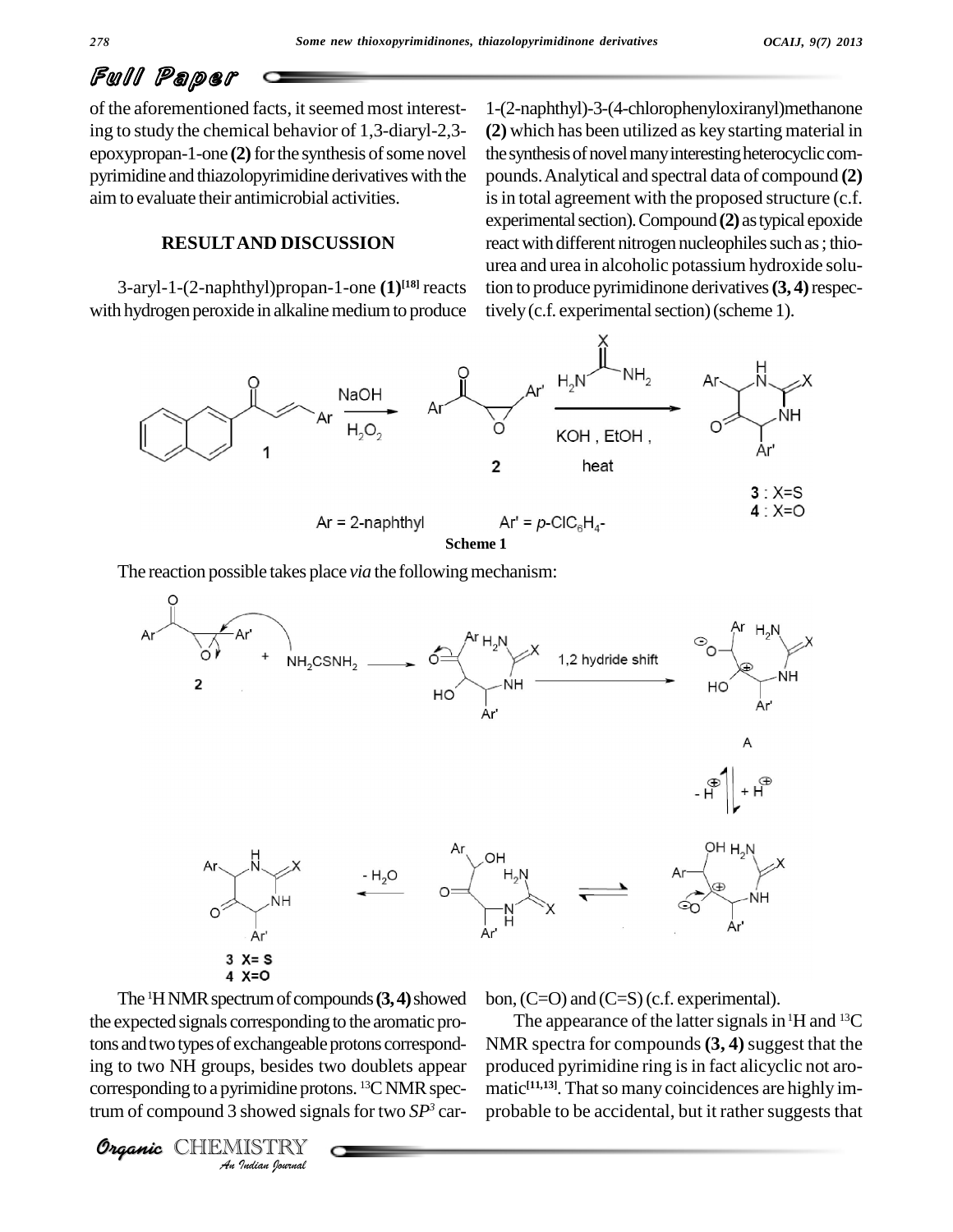the compound has the twist boat and not the chair<sup>[17,19]</sup> p



Heating compound **(3)** with bromoacetic acid pro duced 5-(4-chlorophenyl)-7-(2-naphthyl)-2,3,5,6 tetrahydro-7*H*-thiazolo[3,2-*a*]pyrimidine-3,6-diones  $(5)^{[20]}$  (scheme 2). The <sup>1</sup>H NMR spectrum of com- dio

(figure 2).<br>
flume 2). **Paper** the compound has the twist boat and not the chair<sup>[17,19]</sup> pound 5 reveled the presence of two doublets at  $\delta$  3.91;<br>
3.97 suffer from geminal coupling for two protons at 3.97 suffer from geminal coupling fortwo protons at C-2 are clearlymagneticallynon-equivalent.

> Similarly, compound **(3)** reacted with 2 bromopropionic acid to produce 2-methy-thiazolo<sup>[3,2-</sup> *a*]pyrimidine-3,6-dione **(6)**. The spectral data of com pound **(6)** are compatible with the proposed structure (c.f. experimental) The presence of an active methyl ene group in compound **(5)** could be confirmed by with 4-chlorobenzaldehyde in to produce 2-(4 chlorobenzylidene)-5-(4-chlorophenyl)-7-(2-naphthyl)- 2,3,5,6-tetrahydro-7H thiazolo[3,2-a]pyrimidine-3,6 dione 7,which directlyprepared fromcompound **(3)**in

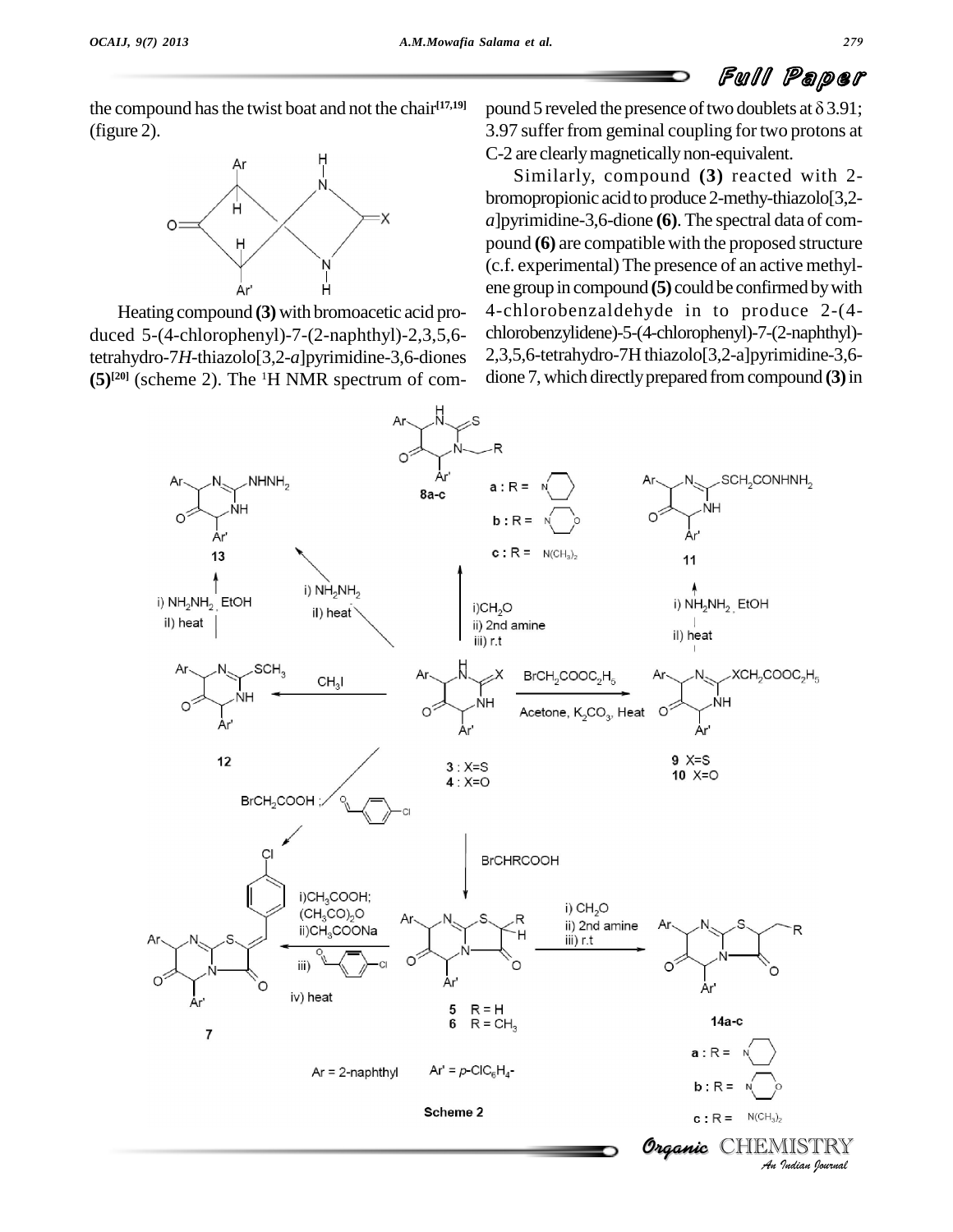one step by condensation with bromoacetic acid and 4-chlorobenzaldehyde to produce product identical in all aspects with compound 7 (c.f.Experimental).

Mannich reaction on Compound **(3)**, only the 3 substituted product was isolated the 3-substituted product which proved to posses structure of compounds **(8a-c)**(scheme 2)(c.f. experimental). The presence of C=S in IR and <sup>13</sup>C NMR spectra of compound **(8a)** as an example revaled that the site of attack was on the *N*-atom and not *S*-atom**[21-23]**(c.f.experimental)

Compounds**(3)** and **(4)** were alkylated with ethyl bromoacetate in dry acetone, in the presence of anhy drous potassium carbonate to give 4(4-chlorophenyl)hexahydro-6-(2-naphthyl)-pyrimidine-2-yl-thio ethylacetate **(9)** and 4-(4-chlorophenyl)-hexa hydro- 6-(2-naphthyl)pyrimidine-2-yl-oxoethyl acetate **(10)** successively (scheme 2).IR spectrum of compounds **(9)** and **(10)** showed absorption bands assignable to 2C=O groups and the presence of triplet, quarted and singlet signals at  $1.16$ ,  $4.08$  and  $4.89$  ppm for OCH<sub>2</sub>CH<sub>2</sub> and XCH<sub>2</sub> protons respectively. The *O*-alkylation at C-*2* pyrimidine was confirmed by the absence of one of the  $C=O$  groups of the pyrimidine ring in compound 10 in both of IR and <sup>13</sup>C NMR spectra (scheme 2) NM (c.f.experimental).Compound 9 byaction of hydrazine

hydrate under reflux afforded the expected hydrazide **(11)**(scheme 2);identicalin all aspectswith compound **(11)**(c.f. experimental).

Methylation of the sodium salt of compound **(3)** with methyl iodied gave 6-(4-chlorophenyl)-2-methylsulfonyl-4-naphthan-2-yl-1,6-dihydropyrimidine-5-one **(12)** (scheme 2). The <sup>1</sup>H NMR spectrum showed singlet signal for  $\mathrm{CH}_3^{}$ , which the IR spectrum reveled absorption band for C=O group (c.f.experimental).

The hydrazine derivative (13) was prepared through the reaction of *S*-methyl derivatives **(12)** or thioxopyrimidine derivative 3with hydrazine hydrate. the product revealed absorption bands for NH, NH<sub>2</sub> and C=O groups in the IR spectrum and its <sup>1</sup>HNMR spectrum showed signals due to  $NH<sub>2</sub>$  and NH (D<sub>2</sub>O) exchangeable)(c.f. experimental).

Also Mannich reaction on compound **(5)** gave 5- (4-chlorophenyl)-2-piperidin-1-ylmethyl-tetrahydro-7*H*thiazolo[3,2-a]pyrimidine-3,6-dione **(14a)**, 5-(4 chlorophenyl)-2-morpholin-1-ylmethyl-tetrahydro-7*H*thiazolo[3,2-a]pyrimidine-3,6-dione **(14b)** and 5-(4 chlorophenyl)-2-dimethylamino-1-ylmethyl-tetrahydro- 7*H*-thiazolo[3,2-a] pyrimidine-3,6-dione **(14c)**.The <sup>1</sup>H NMR and Mass spectra of compound 14a reveled the presence of piperidine moiety (c.f. experimental section).

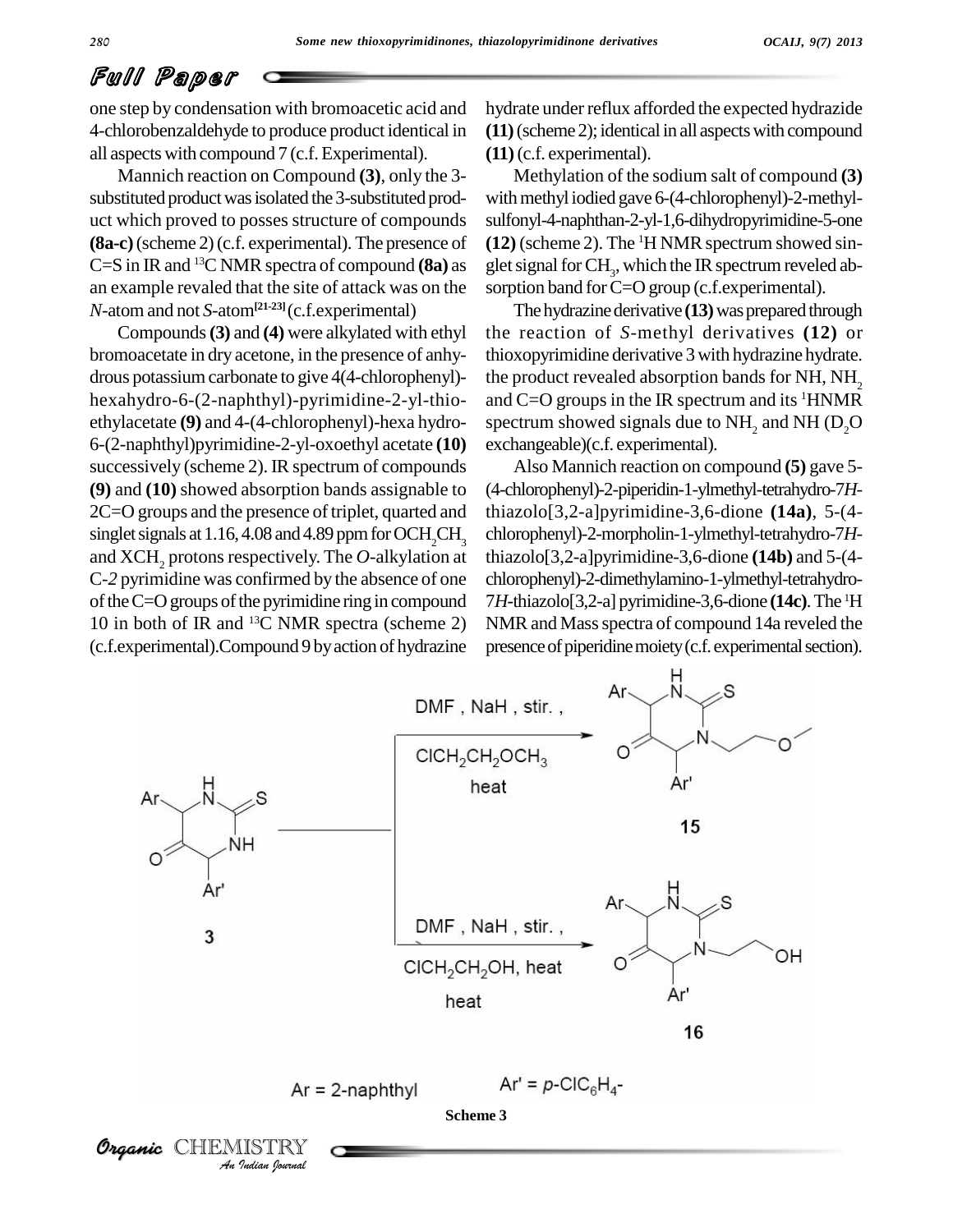Due to the synthesis of acyclovir as one of the most potent antiviral drugs by Schaffer *et al*<sup>[24]</sup>, many attempts have been made by nucleoside chemists to prepare a number of related compounds with various side chains and glycons<sup>[25,26]</sup>. Thus, when the sodium salt of compound **(3)** (*generated in situ*) wastreated with 2 chloroethyl methyl ether and 2-chloroethanol it afforded the corresponding *N*-acyclic nucleosides derivatives **(15)**,**(16)**respectivelyasthe onlyisolable one product as judged by *tlc* (Scheme 3).

The structure of the aforementioned acyclic nucleosides was confirmed with spectral data and the NMR spectra which revealed methoxyethyl and hydroxyethyl signals. In addition, the IR and <sup>13</sup>C-NMR spectra re vealed that the site of attack was on the N- and not S atom. Thisis due to the fact that the nitrogen atom be haves as a nucleophile which attacks an electrophilic carbon of an alkyl halide **[20]**. The IR spectrum reveals the disappearance of one NH in compounds**(15)** and  $(16)$  successively as well as the existence of  $C=$ S groups (c.f.experimental).

### **Antimicrobial assay of prepared compounds**

The antibacterial activities of the synthesized compounds were tested against *Escherichia coli* NRRL B-210 (Gram -ve bacteria), *Bacillus subtilis* NRRL B-543 and *Staphylococcus aureus* NRRL B-313  $(Gram +ve bacteria)$  using nutrient agar medium. The antifungal activity of these compounds was also tested against *Candida albicans* NRRL Y-477 using Sabouraud dextrose agar medium. The synthesized compounds were screened in vitro fortheir antimicro bial activity against, by agar diffusion method<sup>[27]</sup>.

### **RESULTS**

The observed zone of inhibition is presented in TABLE 1.

The results of the preliminary screening test are listed inTABLE1. From the data obtained inTABLE 1, it is clear that compounds 4, 11 and 14 were found to be highly active against Bacillus subtilis. But moderatly active againstEscherichia coli.Compounds 7,8a, 8b, 8c, 10, 12, 15 and 17 were found to be moderately active against Bacillus subtilis; while compounds 4, 6, 7, 8a, 8b, 8c, 11, 14 and 15 were found to be slightly active against Bacillus subtilis.

**TABLE 1 : In vitro antimicrobial activity by agar diffusion**  $method of tested compounds$ 

| <b>Tested</b><br>compounds<br>&<br><b>Standards</b> | Inhibition zone (mm)<br>Microorganism |                   |                          |          |
|-----------------------------------------------------|---------------------------------------|-------------------|--------------------------|----------|
|                                                     |                                       |                   |                          |          |
|                                                     | Gentamycine                           | $+++++$           | $+++++$                  | $+++++$  |
| Fluconazole                                         |                                       |                   | $\overline{a}$           | $+++++$  |
| $\mathbf{1}$                                        |                                       |                   |                          |          |
| $\overline{c}$                                      |                                       |                   |                          |          |
| 3                                                   | $+++$                                 | $^{++}$           | $+++++$                  |          |
| $\overline{4}$                                      | $^{+++}$                              | $+++++$           |                          |          |
| 5                                                   | $\overline{a}$                        |                   |                          |          |
| 6                                                   | $^{+}$                                | $+++$             | $^{++}$                  |          |
| 7                                                   | $++$                                  | $+++$             | $+++$                    |          |
| 8a                                                  | $^{++}$                               | $^{+++}$          | $^{+++}$                 |          |
| 8b                                                  | $++$                                  | $+++++$           | $+++$                    |          |
| 8c                                                  | $++$                                  | $+++++$           | $^{+++}$                 |          |
| 10                                                  | $++$                                  | $+++$             |                          |          |
| 11                                                  | $+++$                                 | $+++++$           |                          |          |
| 12                                                  | $++$                                  | $+++$             |                          |          |
| 13                                                  | $+$                                   | $++$              | $++$                     |          |
| 14                                                  | $+++$                                 | $+++++$           | $\overline{\phantom{a}}$ | $^{+++}$ |
| 15                                                  | $++$                                  | $+++++$           | $+++$                    |          |
| 16                                                  | $\overline{\phantom{a}}$              |                   | $\qquad \qquad -$        |          |
| 17                                                  | $++$                                  | $+++$             |                          |          |
| 18                                                  | $\overline{\phantom{0}}$              | $\qquad \qquad -$ | $\overline{\phantom{0}}$ |          |

**++++ highly sensitive (inhibition zone = 25-21); +++ moderatly sensitive (inhibition zone = 20-16); ++ fairly sensitive (inhibition zone = 15-11); + slightly sensitive (inhibition zone = 10-6); -No sensitivity**

### **EXPERIMENTAL**

TMS as internal reference. Mass spectra were recorded<br>as  $\overline{MS}$  2.4 M 2E was a was transity of Therman algebras *Indian*<br>*Indianalysis*<br>*Indianalysis*<br>*Indian hournal* All melting points are uncorrected and measured usingElectro-thermalIA 9100 apparatus,(Shimadzu, Tokyo, Japan). IR spectra were recorded as potas siumbromide pellets on a Perkin-Elmer 1650 spectro photometer (Perkin-Elmer, Norwalk, CT, USA). <sup>1</sup>H NMR was determined on a Jeol-Ex-300 NMR spectrometer (JEOL, Tokyo, Japan) and chemical shifts were expressed as part per million; ppm  $(\delta \text{ values})$  against on VG 2AM-3F mass spectrometer (Thermo electron corporation, USA) Microanalyses were operated us-Unit, and the results were within the accepted range (<sup>±</sup> ing Mario El Mentar apparatus, Organic Microanalysis

Organic CHEMISTRY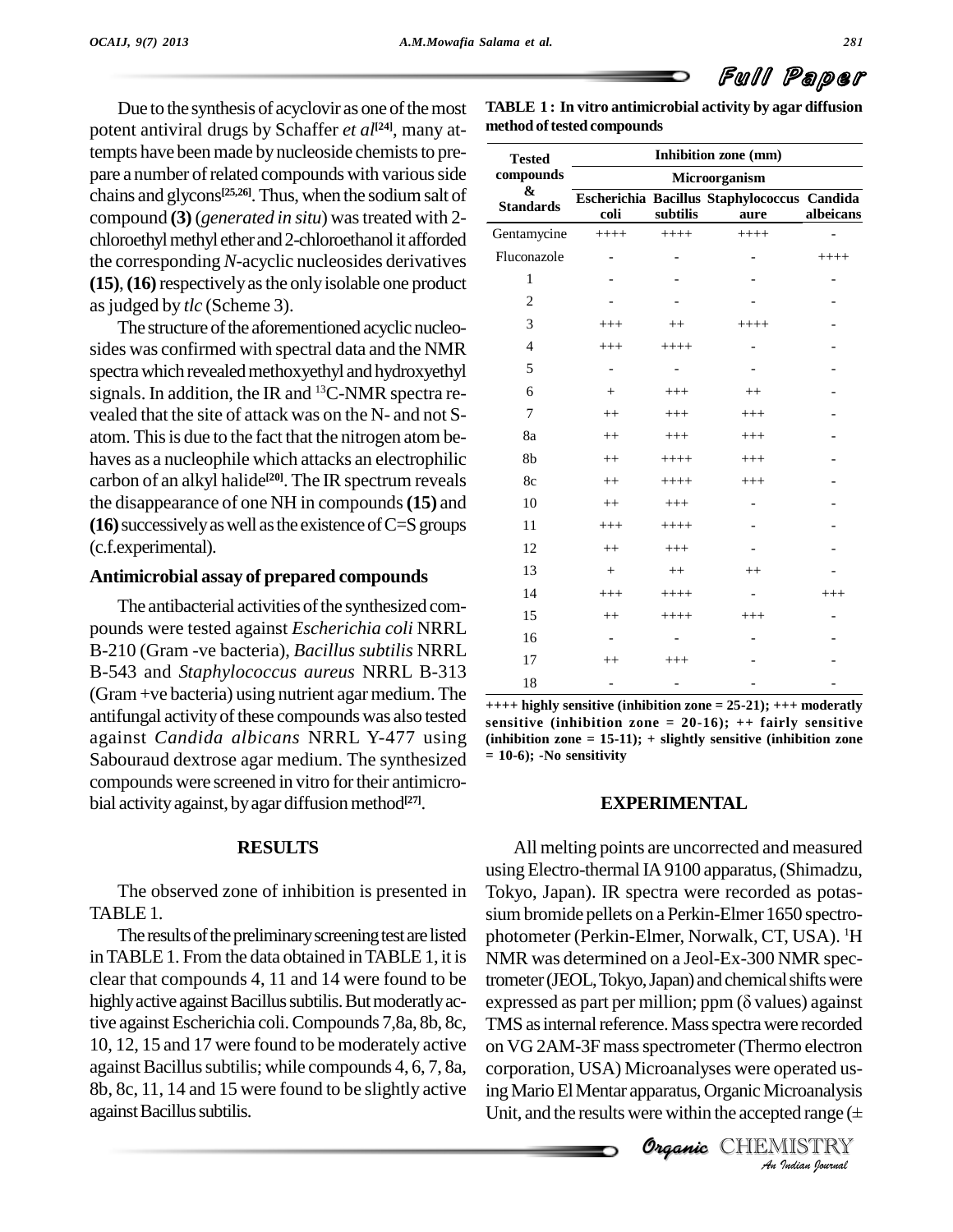0.20) of the calculated values. Follow up of the reactions and checking the purity of the compounds was made by TLC on silica gel-precoted aluminum sheets (Type 60 F254, Merck, Darmstadt, Germany).

### **[3-(4-Chloro-phenyl)-oxirianyl]-naphthalen-2-yl methanone (2)**

Hydrogen peroxide (5mL, 30%) was added portion wise to a mixture  $(1)(0.01$  mole) in acetone  $(30$  mL Hydrogen peroxide (5mL, 30%) was added por-<br>tion wise to a mixture (1) (0.01mole) in acetone (30mL) yield<br>and methanol (15mL) containing NaOH (1g) at 0°C with stirring. The reaction mixture was left over night then cold water was added and the precipitated solid was filtered off, washed with cold water and crystal-<br>lized from ethanol to give compound (2). D<br>Yield 65 %, m.p. 130-132 °C. IR spectrum. (KBr, lized fromethanol to give compound **(2)**.

 $v,$  cm<sup>-1</sup>): 1670 (C=O). <sup>1</sup>H NMR spectrum (CDCl<sub>3</sub>, δ ppm): 4.11 (d, *J* = 14.55 Hz, 1H, epoxy-H beta to C=O), 4.39 (d,  $J = 9.55$  Hz, 1H, epoxy-H alpha to Calcd.<br>C=O), 7.25-8.54 (m, 11H, Ar-H).<sup>13</sup>C NMR spec- C1,10.<br>trum (CDCl<sub>3</sub>,  $\delta$  ppm) showed signals at: 61(C alpha to C1.10. C=O), 7.25-8.54 (m, 11H, Ar-H). <sup>13</sup>C NMR spectrum (CDCl<sub>3</sub>,  $\delta$  ppm) showed signals at: 61(C alpha to C=O), 59 (C beta to C=O), 124-130 (Ar-C), 193 (C=O); Ms m/z %: 310 (M<sup>+</sup>+2, 14), 308 (M<sup>+</sup>, 40). *Anal.* Calcd. For C<sub>19</sub>H<sub>13</sub>ClO<sub>2</sub> (308.5): C, 73.90; H,4.2 ;Cl,11.50. Found: C, 73.88; H, 4.20; Cl, 11.5.

### **4-(4-Chloro-phenyl)-6-naphthalene-2-yl-2-thioxotetrahydro-pyrimidin-5-one (3)**

Amixture of compounds**(2)**(0.01mole) and thio urea (0.01 mole) in ethanolic potassium hydroxide (2 g in 100mLethanol) wasrefluxed for 4 h.The solvent was evaporated and the formed precipitate was washed several time with acidified cold water filtered off and recrystallized from prober solvent to give com-  $v$ , cm<br>pound (3). (CDC<br>Yield 75 %; m.p. 230-232°C. IR spectrum (KBr,  $H$ ), 4. pound **(3)**.

368 (M<sup>+</sup>+2, 22%), 366 (M<sup>+</sup>, 70%). *Anal*.Calcd. for **dio** *Indian Indian*<br>*Indian <sup>1</sup> C*,65.48<br>Indian bournal<br>Indian bournal , cm-1): 3129-3210 (2NH), 1741 (C=O), 1435 Yield 75 %; m.p. 230-232°C. IR spectrum (KBr, H), 4.<br>v, cm<sup>-1</sup>): 3129-3210 (2NH), 1741 (C=O), 1435 thiazo<br>(C=S); <sup>1</sup>H NMR spectrum (CDCl<sub>3</sub>,  $\delta$  ppm): 3.46 (d, *J* 408 = 13.75 Hz, 1H, pyrimidine-H), 3.54 (d, *J* = 13.75 Hz, 1H, pyrimidine-H), 6.98-7.85 (m, 13 H, Ar-H +2NH,  $D_2O$  exchangeable); <sup>13</sup>C NMR spectrum Hz, 1H, pyrimidine-H), 6.98-7.85 (m, 13 H, Ar-H<br>+2NH, D<sub>2</sub>O exchangeable); <sup>13</sup>C NMR spectrum<br>(CDCl<sub>3</sub>,  $\delta$  ppm) showed signals at: 44 (CH), 73 (CH), 2-125-132 (Ar-C), 176(C=O), 182(C=S). Ms m/z %:  $C_{20}H_{15}CIN_{2}OS (366.86)$ : C,65.48; H,4.09; Cl,9.68; N, 7.63 ; S,8.73. Found: C,65.46; H,4.08; Cl,9.69; N,7.65; S,8.71.

### **4-(4-Chloro-phenyl)-6-naphthalene-2-yltetrahydro-pyrimidine-2,5-dione (4)**

A mixture of compounds 2 (0.01 mole) and urea (0.01 mole) in ethanolic potassium hydroxide (2 g in 100 mL ethanol) was refluxed for 4h. The solvent was evaporated and the formed precipitate was washed several time with acidified cold water filtered off and re-<br>crystallized from prober solvent to give compound (4).<br>yield 77%; m.p. 218-220 °C. IR spectrum (KBr, crystallized fromprobersolvent to give compound **(4)**.

 $\mu_{\rm DQ}^{\rm DQ}$  exchangeable); <sup>13</sup>C NMR spectrum (DMSO,  $\delta$ <br>Yield 65 %, m.p. 130-132 °C. IR spectrum. (KBr, spectrom showed signals at: 68.99.(2CH), 124.35 $v, \text{ cm}^{-1}$ : 3248, 3280 (2NH), 1721, 1766 (2C=O); <sup>1</sup>H NMR spectrum (CDCl<sub>3</sub>,  $\delta$  ppm): 3.41 (d<sub>3</sub>,  $J = 14$ ) yield 77%; m.p. 218-220 °C. IR spectrum (KBr, Hz, 1H, pyrimidine-H), 3.56 (d, *J* = 14.5 Hz, 1H,<br>pyrimidine-H), 6.98-7.94 (m, 15 H, Ar-H+2NH,<br>D<sub>2</sub>O exchangeable); <sup>13</sup>C NMR spectrum (DMSO, δ pyrimidine-H), 6.98-7.94 (m, 15 H, Ar-H+2NH, ppm) showed signals at: 68.99 (2CH), 124.35- 133.08 (16Ar-C), 156.56(C=O), 175.81(C=O). Ms m/z %:352 (M<sup>+</sup>+2, 15), 350 (M<sup>+</sup> , 50). *Anal.* Calcd. for  $C_{20}H_{15}CIN_{2}O_{2}(350.80)$ : C,68.47; H,4.27; Cl,10.12; N,7.98. Found: C,68.44; H,4.25; Cl,10.14; N,7.99.

### **5-(4-Chloro-phenyl)-7-naphthalene-2-yl-***7H***thiazolo[3,2-a]pyrimidine-3,6-dione (5)**

A mixture of compound **(3)** (0.01 mole) with bromoacetic acid (0.01mole) in acetic acid (30mL) / acetic anhydride (15mL) mixture in the presence of fused anhydrous sodium acetate  $(2g)$  was refluxed for 13h. The solution was cooled, gradually poured onto cold water and the formed precipitate was washed several times with water, filtered off and recrystallized from<br>acetic acid to give compound (5).<br>Yield 65 %; m.p. 240-242°C. IR spectrum (KBr, acetic acid to give compound **(5)**.

, cm-1): 1730, 1748 (2 C=O); <sup>1</sup>H NMR spectrum  $(CDCl<sub>2</sub>, \delta ppm)$ : 3.99(d,  $J=10$  Hz, 1H, pyrimidine-Yield 65 %; m.p. 240-242°C. IR spectrum (KBr, H), 4.19(d, *J* =15 Hz, 1H, pyrimidine-H), 3.93(m, 2H, thiazolo-H), 7.13-7.88 (m, 11 H, Ar-H). Ms m/z %: 408 (M<sup>+</sup>+2, 2), 406(M<sup>+</sup> , 10). *Anal.* Calcd. for  $C_{22}H_{15}CIN_{2}O_{2}S$  (406.89): C,64.94; H,3.69; Cl,8.73; N,6.88 ; S,7.87. Found: C, 64.96; H, 3.68; Cl,8.75 ; N,6.89 ; S,7.86.

### **2-(4-Chloro-phenyl)-5-(4-Chloro-phenyl)-7-naphthalene-2-yl-***7H***-thiazolo[3,2-***a***]pyrimidine-3,6 dione (7)**

### **MethodA**

A mixture of compound **(5)** (0.01mole) and 4 chlorobenzaldehyde (0.01mole) in acetic anhydride

CHEMISTRY COMMENT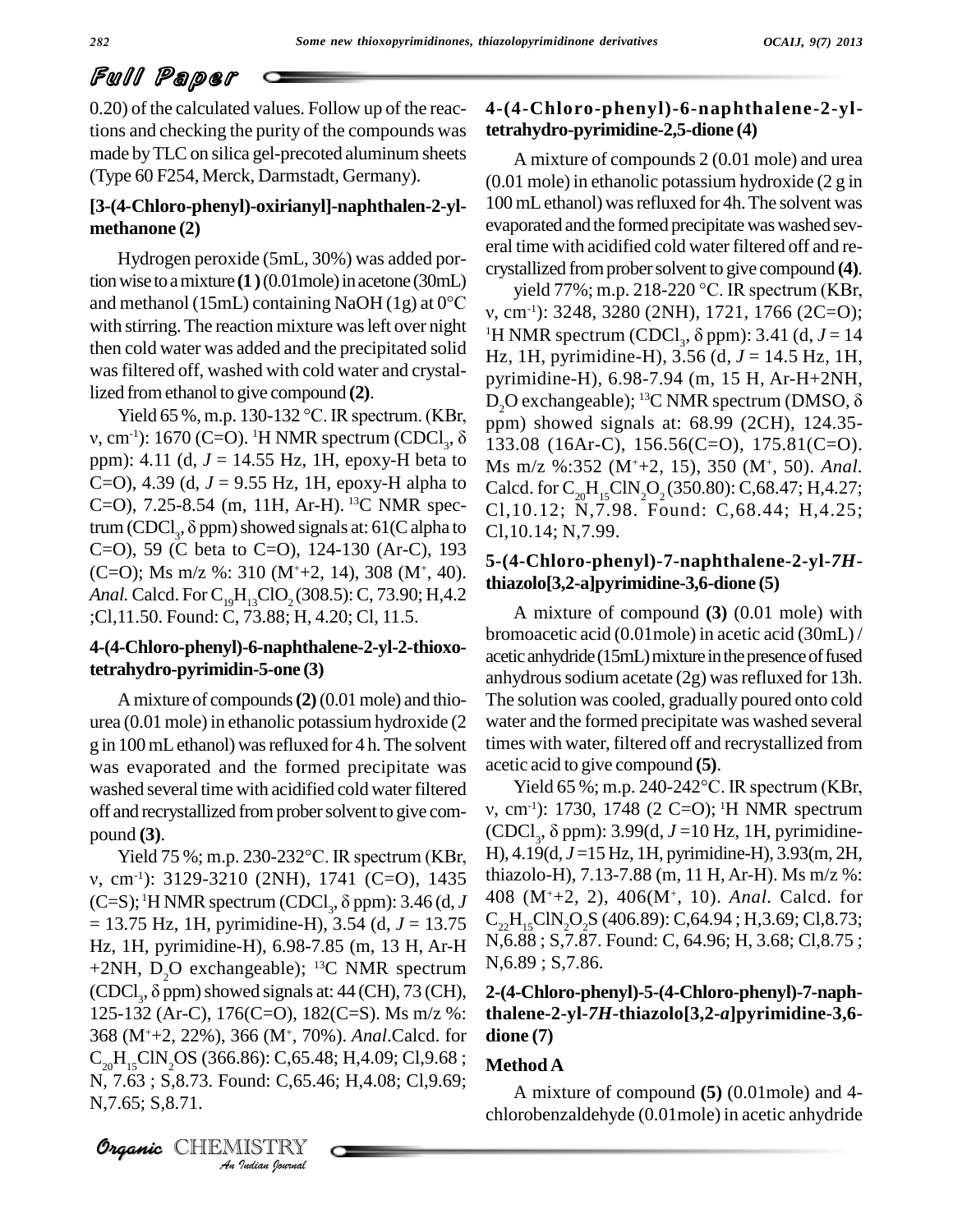(30mL) was refluxed for 11h. The solution was cooled, gradually poured onto cold water and the formed pre cipitate wasfiltered off and recrystallized fromglacial acetic acid to give compound **(7)**.

## **Method B**

A mixture of compound **(3)** (0.01mole), bromoacetic acid (0.01 mole) and 4 chlorobenzaldehyde (0.01 mole) in acetic acid (30mL)/ acetic anhydride (15mL) mixture in the presence of anhydrous sodium acetate  $(2g)$  was refluxed for 15h. The solution was cooled, gradually poured onto cold water and the formed precipitate was washed several times with water, filtered off, and recrystallized from acetic acid to give compound **(7)**the product obtained her identical in all aspects with compound obtained from methodA.

Yield (50 % from Method A, 60% from Method B); m.p. 251-253 °C. IR spectrum (KBr, v, cm<sup>-1</sup>): 1612, Yield (50 % from Method A, 60% from Method B);<br>m.p. 251-253 °C. IR spectrum (KBr, v, cm<sup>-1</sup>): 1612, pyrimi<br>1745 (2C=O); <sup>1</sup>HNMR spectrum (CDCl<sub>3</sub>,  $\delta$  ppm): 3.93 4.59-4 (d,  $J = 13$ Hz, 1H, pyrimidine-H), 4.00 (d,  $J = 14$  Hz,  $\tau$  30-8.01(m, 12H, Ar-H+ NH, D, O exchangeable) 1H, Pyrimidine-H), 7.16-7.95 (m, 16H, Ar-H+1H, exo-<br>13C NMR spectrum (CDCl<sub>3</sub>,  $\delta$  ppm) showed signals cyclic vinylic-H). Ms m/z %: 530 (M<sup>+</sup>+2, 25), 528 (M<sup>+</sup>, at: 44 ( $\alpha$ CH, pyrimidine), 70 ( $\beta$ CH, pyrimidine), 51, 63, 85). *Anal.* Calcd. for  $C_{29}H_{18}C_{2}N_2O_2S$  (529.44) : C, 65.90; H, 3.40; Cl, 13.44; N, 5.30; S, 6.06. Found: C, 65.93 ; H,3.39 ; Cl,13.43; N, 5.28; S, 6.07.

### **5-(4-Chloro-phenyl)-2-methyl-7-naphthalene-2-yl-** *7H***-thiazolo[3,2-a]pyrimidine-3,6-dione (6)**

A mixture of compound **(3)** (0.01 mole) with 2 bromopropionic acid (0.01 mole) in acetic acid (30 mL) / acetic anhydride (15mL) mixture in the presence of fused anhydrous sodium acetate  $(2g)$  was refluxed for 13h. The solution was cooled, gradually poured onto cold water and the formed precipitate was washed several times with water, filtered off and recrystallized from  $3.43-3.58$  (n<br>acetic acid to give compound (6).<br>Yield 60 %; m.p. 248-250°C. IR spectrum (KBr,  $4.96(d,J=15)$ acetic acid to give compound **(6)**.

 $v, \text{ cm}^{-1}$ : 1720-1738 (2C=O); <sup>1</sup>H NMR spectrum (CDCl<sub>2</sub>,  $\delta$  ppm): 4.00 (d<sub>3</sub>,  $J = 14$  Hz, 1H, pyrimidine-Yield 60 %; m.p. 248-250 °C. IR spectrum (KBr, H), 4.20 (d, *J* = 13Hz, 1H, pyrimidine-H), 2.73 (S,  $64.44$ ; H, 5.15; Cl, 7.62; N, 9.02; S, 6.87. Found: C, 3H, CH<sub>3</sub>), 8.38 (S, 1H, OH, D<sub>2</sub>O exchangabl), 7.27-<br>7.88 (m, 11H, Ar-H). Ms m/z %: 422 (M<sup>+</sup>+2, 6), 420(M<sup>+</sup>, 20). *Anal*.Calcd. for  $C_{23}H_{17}CIN_2O_2S$  where (420.91):C, 65.63;H, 4.04;Cl, 8.44; N, 6.65; S, 7.60. Found: C, 65.65; H, 4.03; Cl, 8.42; N, 6.66; S, 7.61.

**General procedure for the synthesis of compounds (8)**

Formaldehyde (1mL, 40%) was added to com pound **(3)** (0.01mole) in dry ethanol (30mL) and the reaction mixture was heated for 5 minutes, cooled then 2nd amine (piperidine; morpholine; dimethylamine) (0.01 mole) was added and the reaction mixture was stirred for over night at room temperature. The formed solid was filtered off, dried and recrystallized from methanol to give compound **(9a)**,**(b)**,**(c)**respectively.

## **6-(4-Chloro-phenyl)-4-naphthalene-2-yl-1** piperidin - 1 - y l m e t h y l - 2 - t h i o x o **tetrahydropyrimidin-5-one (8a)** p **e r i d i n - 1 - y l m e t h y l - 2 - t h i o x o -<br>ahydropyrimidin-5-one (8a)<br>From methanol; Yield 80 %; m.p.233-235°C. IR**

**tetrahydropyrimidin-5-one (8a)**<br>From methanol; Yield 80 %; m.p.233-235°C. IR<br>spectrum (KBr, v, cm<sup>-1</sup>): 3294  $(NH), 1718(C=O), 1428(C=S); 1HNMR$  spectrum spectrum (KBr, v, cm<sup>-1</sup>): 3294<br>(NH),1718(C=O),1428(C=S);<sup>1</sup>HNMR spectrum<br>(DMSO-d<sub>6</sub>,  $\delta$ ppm): 1.17-1.49(m, 6H, piperidine-H), 2.30-2.52(m, 4H, piperidine-H), 3.5-3.6 (d,*J*= 50, H pyrimidine-H), 3.7-3.8 (d,*J*= 50, H pyrimidine-H), 4.59-4.64(d,1H,NCH<sub>2</sub>N), 4.65-4.7(d,1H,NCH<sub>2</sub>N),<br>7.30-8.01(m, 12H, Ar-H+ NH, D<sub>2</sub>O exchangeable), <sup>13</sup>C NMR spectrum (CDCl<sub>3</sub>,  $\delta$  ppm) showed signals 7.30-8.01(m, 12H, Ar-H+ NH, D<sub>2</sub>O exchangeable),<br><sup>13</sup>C NMR spectrum (CDCl<sub>3</sub>,  $\delta$  ppm) showed signals<br>at: 44 ( $\alpha$ CH,pyrimidine), 70 ( $\beta$ CH, pyrimidine), 51, 63, 66 (5CH<sub>2</sub>, pipridine), 123-132 (Ar-C), 175(C=O), 184(C=S). Ms m/z *%*: 463 (M<sup>+</sup>+2, 7), 461 (M<sup>+</sup> , 20). *Anal.* Calcd. for  $C_{26}H_{24}C1N_3OS$  (462.01): C,67.60; H,5.20 ; Cl,7.96 ; N, 9.10 ; S, 6.93. Found: C, 67.61; H, 5.21; Cl, 7.67; N, 9.09; S, 6.95.

### **6-(4-Chloro-phenyl)-1-morpholin-4-ylmethyl-4 naphthalene-2-yl-2-thioxo-tetrahydropyrimidin-5 one (8b)**

**Organic***An*64.42; H, 5.17 ; Cl, 7.61 ; N, 9.05 ; S, 6.85. From methanol; Yield <sup>80</sup> %; m.p.238-240°C.IR spectrum (KBr, v, cm<sup>-1</sup>): 3248 (NH), 1719 (C=O), From methanol; Yield 80 %; m.p.238-240°C.IR<br>spectrum (KBr, v, cm<sup>-1</sup>): 3248 (NH), 1719 (C=O),<br>1428 (C=S);<sup>1</sup>H NMR spectrum (DMSO-d<sub>6</sub>,  $\delta$  ppm): 3.43-3.58 (m, 4H, NCH<sub>2</sub>), 3.72-4.03 (m, 4H, CH<sub>2</sub>O), 4.61-4.64 (d, *J*=15Hz, 1H, pyrimidine-H), 4.66-4.96(d,*J*=15Hz,1H, pyrimidine-H), 5.30 (S, 2H,  $NCH<sub>2</sub>N$ , 7.25-7.87 (m, 12H, 11Ar-H + NH, D<sub>2</sub>O exchangeable).Ms m/z *%*: 467 (M<sup>+</sup>+2, 9), 465 (M<sup>+</sup> , 25). *Anal.* Calcd. for  $C_{25}H_{24}CIN_{3}O_{2}S$  (466.00): C,

**0methyl-4-<br>2-thioxo-**<br>!43-245°C.<br><u>Indian Iournal</u> **6-(4-Chloro-phenyl)-1-dimethylaminomethyl-4 ylmethyl-4-naphthal ene-2-yl-2-thioxotetrahydropyrimidin-5-one (8c)** nethyl-4-naphthalene-2-yl-2-thioxo-<br>ahydropyrimidin-5-one (8c)<br>From methanol;Yield 80%; m.p.243-245°C.

Organic CHEMISTRY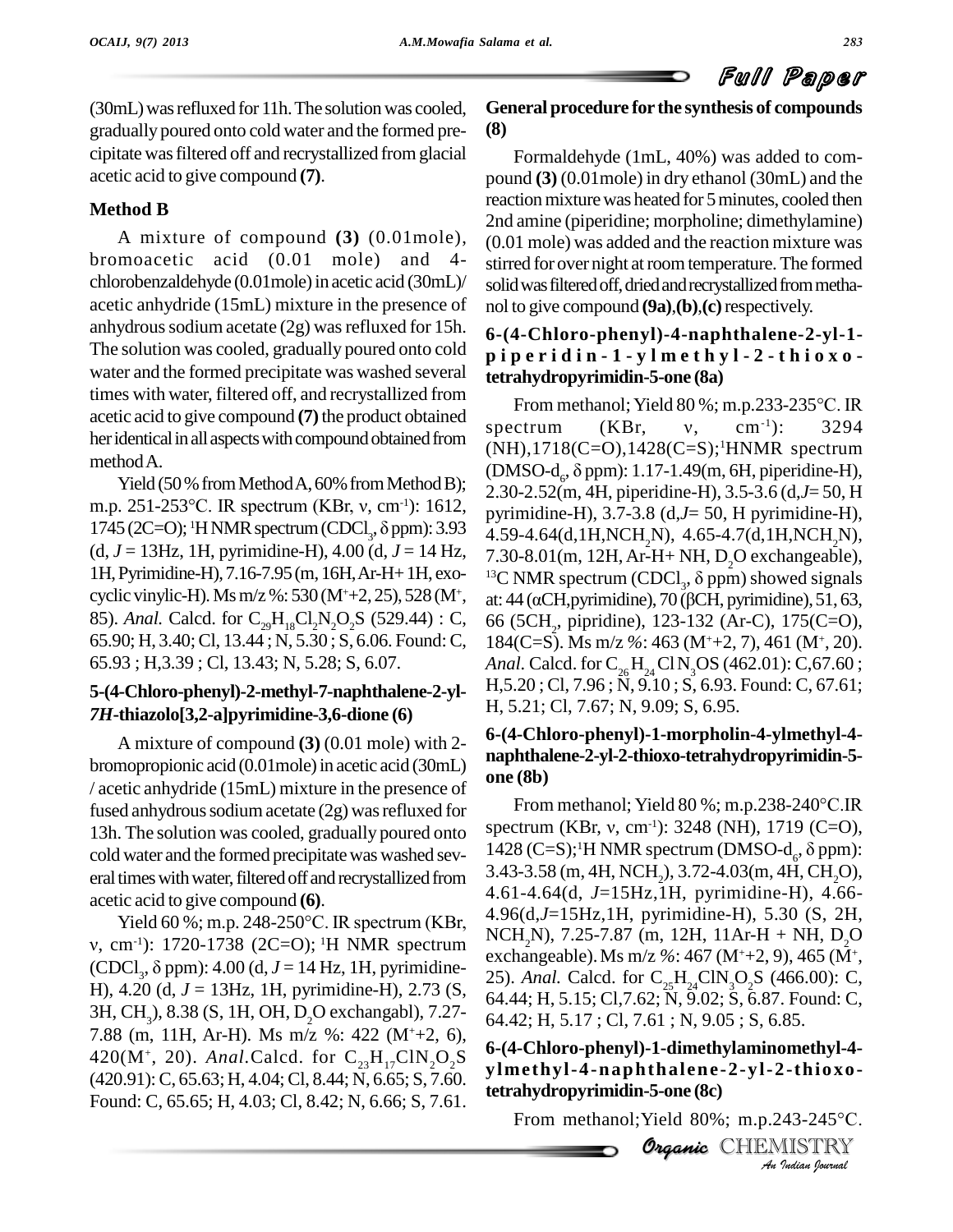IRspectrum (KBr, v, cm<sup>-1</sup>): 3241 (NH), 1715 (C=O), **Train in Franch (Figure 1)**<br>
IRspectrum (KBr, v, cm<sup>-1</sup>): 3241 (NH), 1715 (C=O), (t,<br>
1419 (C=S); <sup>1</sup>H NMR spectrum (DMSO-d<sub>6</sub>,  $\delta$  ppm): O 2.46(s,3H,CH3), 1.95(s,3H,CH3),4.26(d,*J*=15Hz, 1H, pyrimidine-H),4.38(d, *<sup>J</sup>* <sup>=</sup> <sup>15</sup> Hz, 1H, pyrimidine-H), 3.44 (dd, 2H, NCH<sub>2</sub>N), 7.25-7.55 (m, 12H, Ar-H + 65.97; H, 4.81; Cl, 8.13; N, 6.41. Found: C, 65.99; 1H, NH, D<sub>2</sub>O exchangeable). Ms m/z %: 425 (M<sup>+</sup>+2, H, 4.78; Cl, 8.14; N, 6.43. 1H, NH, D<sub>2</sub>O exchangeable). Ms m/z %: 425 (M<sup>+</sup>+2, H,4.78;<br>11), 423 (M<sup>+</sup>, 35). *Anal*. Calcd. For  $C_{23}H_{22}CIN_{3}OS$  [6-(4-C) (423.96):C, 65.17 ; H, 5.19;Cl,8.38; N, 9.91; S, 7.55. Found: C, 65.19; H, 5.18; Cl, 8.35; N, 9.90; S, 7.54.

### **[6-(4-Chloro-phenyl)-4-naphthalen-2-yl-5-oxo- 1,4,5,6-tetrahydro-pyrimidin-2-ylsulfanyl]-acetic acid ethyl ester (9)**

A mixture of compound **(3)** (0.01 mole), ethyl bromoacetate (0.01 mole), anhydrous potassium car bonate (0.04 mole) in dry acetone (30 mL) was refluxed for 24 h, on a water bath. The solvent was re-<br>(DMSO-d<sub>c</sub>):  $\delta$  (ppm) 3.32 (s, 2H, NH<sub>3</sub>, D<sub>2</sub>O exmoved under reduce pressure then water was added to the mixture and the formed solid was filtered off, recrystallized from appropriate solvent to afford the corresponding compound **(9)**. ystallized from appropriate solvent to afford the<br>esponding compound (9). ch<br>Yield 70%; m.p.158-160°C. IR spectrum (KBr, v,

cm<sup>-1</sup>): 3222(NH), 1715, 1760 (2C=O); <sup>1</sup>H NMR spectrum (CDCl<sub>3</sub>,  $\delta$  ppm): 3.6 (d,  $J = 14$  Hz, 1H, pyrimi-%; m.p.158-160°C. IR spectrum (KBr, v, 60)<br>VH), 1715, 1760 (2C=O); <sup>1</sup>H NMR spec- C, 6<br>,  $\delta$  ppm): 3.6 (d, J = 14 Hz, 1H, pyrimidine-H),  $3.8$  (d,  $J = 14.5$  Hz, 1H, pyrimidine-H), 1.30 (t, 3H, CH<sub>3</sub>), 4.25 (q, 2H, COOCH<sub>2</sub>), 5.10 (s, 2H, OCH<sub>2</sub>COO), 7.21-8.40 (m, 12H Ar-H +NH, D<sub>2</sub>O exchangeable); Ms m/z %: 454 (M<sup>+</sup>+2, 6), 452 (M<sup>+</sup>, 20). *Anal.* Calcd. for  $C_{24}H_{21}CH_{25}SO_{3}(452.96)$ : C,63.64; H,4.64; Cl,7.84; N,6.18; S,7.67. Found: C,63.67; H,4.60; Cl,7.80; N,6.20; S,7.60.

### **[6-(4-Chloro-phenyl)-6-methyl-4-naphthalene-2-yl- 5-oxo-tetrahydropyrimidin-2-yloxy]acetic acid ethyl ester (10)**

A mixture of compound **(4)** (0.01 mole), ethyl bromoacetate (0.01 mole), anhydrous potassium car-<br>bonate (0.04 mole) in dry acetone (30 mL) was re-<br>pyrimidine-H), 3.51(d, J = 15 Hz, 1H, pyrimidine-H),<br>pyrimidine-H), bonate (0.04 mole) in dry acetone (30 mL) was refluxed for 24 h, on a water bath. The solvent was re-  $6.94-7.91$  (m, 12 H, Ar-H+NH, D<sub>2</sub>O exchangeable). moved under reduce pressure then water was added to the mixture and the formed solid was filtered off, recrystallized from appropriate solvent to afford the CI,9.3<br>corresponding compound (10). Cl, 9.<br>Yield 80%;m.p.170-172°C. IR spectrum (KBr, v, 6-(4-C corresponding compound **(10)**.

**Analyzing**<br>Circle 80% in n *T*0-172°C. II<br>13,1756 (2C:<br>): 3.6 (d, J =<br>4.5 Hz, 1H, f<br>IISTRY cm<sup>-1</sup>): 3230(NH), 1713,1756 (2C=O); <sup>1</sup>H NMR spec-Yield 80%;m.p.170-172°C. IR spectrum (KBr, v, 6-(4 cm<sup>-1</sup>): 3230(NH), 1713,1756 (2C=O); <sup>1</sup>H NMR spec- yl-1 trum (CDCl<sub>3</sub>,  $\delta$  ppm): 3.6 (d,  $J = 14$  Hz, 1H, pyrimi- Me dine-H),  $3.8$  (d,  $J = 14.5$  Hz, 1H, pyrimidine-H), 1.27

(t, 3H, CH<sub>3</sub>), 4.21 (q, 2H, COOCH<sub>2</sub>), 4.83 (s, 2H, OCH<sub>2</sub>COO), 7.17-8.04 (m, 12H Ar-H +NH, D<sub>2</sub>O exchangeable); Ms m/z %: 438 (M<sup>+</sup>+2, 3), 436 (M<sup>+</sup> , 10). *Anal.* Calcd. for  $C_{24}H_{21}CH_{3}O_{4}(436.89)$ : C, H,4.78; Cl,8.14; N,6.43.

### **[6-(4-Chloro-phenyl)-4-naphthalene-2-yl-5-oxotetrahydropyrimidin-2-ylsulfanyl]acetic acid hy drazide (11)**

A solution of compound **(9)** (0.01 mole) in ethanol  $(20 \text{ ml})$  and hydrazine hydrate  $(0.01 \text{ mole})$  was refluxed for 5 h. The separated solid after cooling was recrystallized from dioxan to afford the corresponding hy drazide **(11)**.

Yield 60%; mp 240-242°C; IR (KBr) ( $v, \text{ cm}^{-1}$ ): 3250, 3182 (NH<sub>2</sub>, NH), and 1655 (C=O); <sup>1</sup>H NMR Yield 60%; mp 240-242°C; IR (KBr) (v, c<br>3250, 3182 (NH<sub>2</sub>, NH), and 1655 (C=O); <sup>1</sup>H N<br>(DMSO-d<sub>6</sub>):  $\delta$  (ppm) 3.32 (s, 2H, NH<sub>2</sub>, D<sub>2</sub>C changeable),  $3.85$  (d,  $J = 20$ Hz, 1H, pyrimidine-H), 4.00 (d, *J* = 20 Hz, 1H, pyrimidine-H) 3.53 (d, 2H, SCH<sub>2</sub>), 7.03-7.95 (m, 12H Ar-H+1H,NH, D<sub>2</sub>O ex-<br>changeable); Ms m/z (%): 440 (M<sup>+</sup>+2, 19), 438 (M<sup>+</sup>, , 60). *Anal.* Calcd. for  $C_{22}H_{19}Cl N_ASO_2(438.93)$ : C,60.20; H,4.33; Cl,8.09; N,12.77; S,7.29. Found: C,60.22; H,4.30; Cl,8.04;N,12.79 S,7.27.

### **6-(4-Chloro-phenyl)-2-methylsulfanyl-4-naphthalene-2-yl-1,6-dihydro-4H-pyrimidin-5-one (12)**

, A mixture of compound **(3)** (0.01 mole) and methyl iodide (0.01mole) in ethanolic sodium ethoxide (prepared by dissolving 2g in 100 ml ethanol). the re action mixture was refluxed for 5 hr. The solution was cooled, gradually poured onto cold water and the formed precipitate was washed several times with wa-<br>ter to give compound (12).<br>Yield 60 %; m.p. 200-202°C. IR spectrum (KBr, ter to give compound  $(12)$ .

, cm-1): 1714 (C=O), <sup>1</sup>H NMR spectrum (DMSO d<sub>c</sub>,  $\delta$  ppm): 2.8(S, 3H,CH<sub>2</sub>), 3.95(d, J = 15 Hz, 1H, Yield 60 %; m.p. 200-202°C. IR spectrum (KBr, v, cm<sup>-1</sup>): 1714 (C=O), <sup>1</sup>H NMR spectrum (DMSO-<br>d<sub>6</sub>, δ ppm): 2.8(S, 3H,CH<sub>3</sub>), 3.95(d, *J* = 15 Hz, 1H, pyrimidine-H), 3.51(d, *J* = 15 Hz, 1H, pyrimidine-H), 6.94-7.91 (m, 12 H, Ar-H+NH, D<sub>2</sub>O exchangeable).<br>Ms m/z %: 382 (M<sup>+</sup>+2, 7), 380 (M<sup>+</sup>, 20). *Anal*. Calcd. for  $C_{21}H_{17}CIN_{19}OS (380.89)$ : C, 66.22; H, 4.46; Cl,9.32; N, 7.35; S, 8.40. Found: C, 66.20; H, 4.47; Cl, 9.30; N, 7.37; S, 8.41.

### **6-(4-Chloro-phenyl)-2-hydrazino-4-naphthalene-2 yl-1,6-dihydropyrimidin-5-one (13)**

### **MethodA**

Amixture of compound **(3)**(0.01mole) and excess

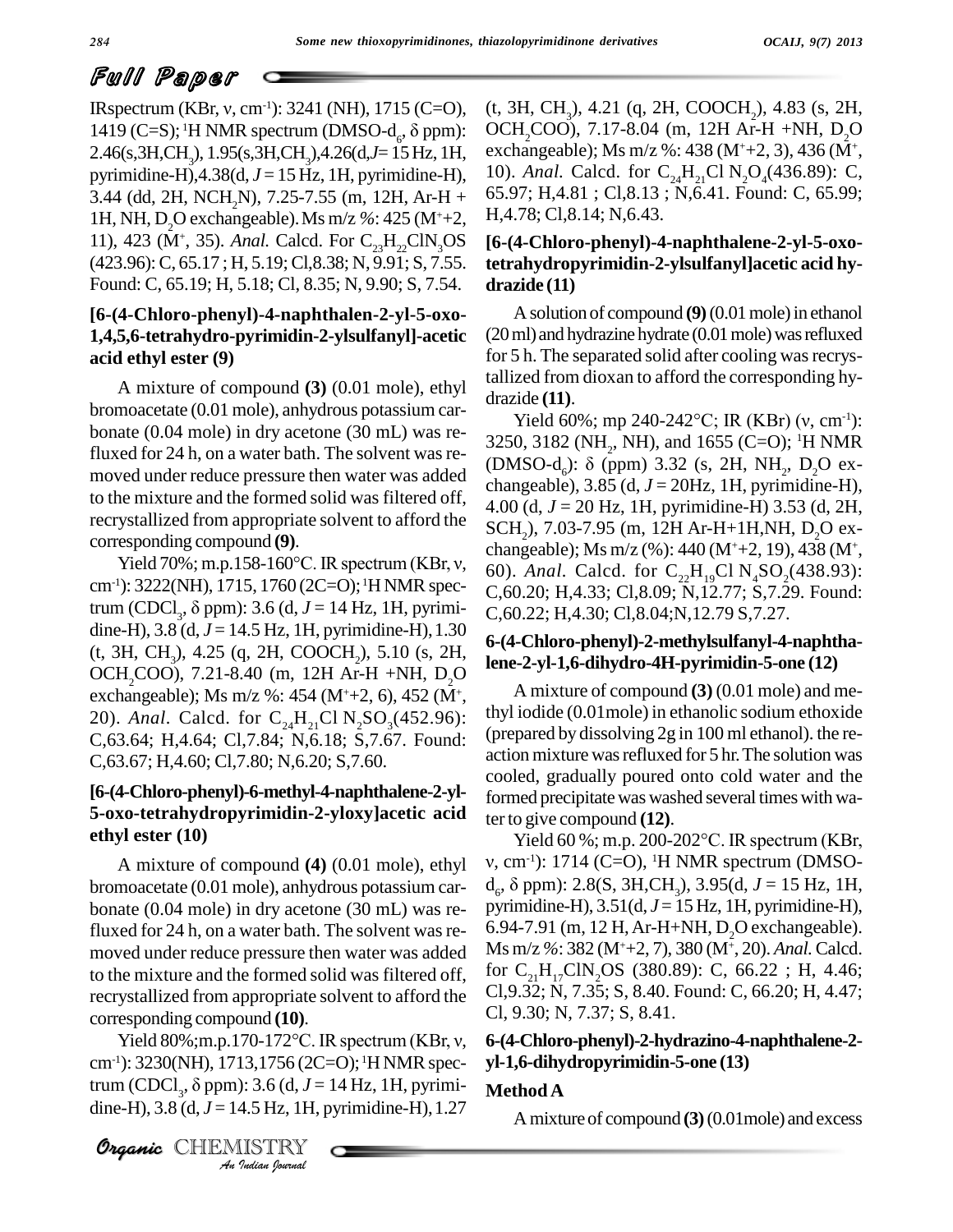of hydrazine hydrate was refluxed for 3hr. The resulting solid wasfiltered off, washed several times with water to give compound **(13)**.

### **Method B**

A mixture of compound **(12)** (0.01 mole) and hy drazine hydrate (0.011mole) in ethanol was refluxed<br>  $4.74$ ; Cl, 7.02; N, 8.30; S, 6.33. Found: C, 64.08; H, for 5h. the resulting solid was collected by filtration and recrystallized fromethanol to give compound **(13)**.

Yield (70 % from method A, 60% from method  $5-(4-C)$ recrystallized from ethanol to give compound (13).<br>
Yield (70 % from method A, 60% from method 5-6<br>
B), m.p. 238-240°C. IR spectrum (KBr, v, cm<sup>-1</sup>): **na** 3415(brNH2), 3210 (br 2NH), 1656 (C=O); <sup>1</sup>H NMR B), m.p. 238-240°C. IR spectrum (KBr, ν, cm<sup>-1</sup>): **na**<br>3415(brNH<sub>2</sub>), 3210 (br 2NH), 1656 (C=O); <sup>1</sup>H NMR **di** spectrum (DMSO-d<sub>6</sub>, δ ppm): 3.33 (d, *J* = 14 Hz, 1H, pyrimidine-H), 3.40 (d, *J* =14 Hz, 1H, pyrimidine-H), 4.34(s, 2H, NH<sub>2</sub>, D<sub>2</sub>O exchangeable), 4.62(s, 1H, NH<sub>2</sub> 4.34(s, 2H, NH<sub>2</sub>, D<sub>2</sub>O exchangeable), 4.62(s, 1H, NH, <sup>1</sup>H<sub>2</sub>O exchangeable), 7.20-7.88 (m, 11H, Ar-H), 8.07(s, 2.7, 1H, NH, D<sub>2</sub>O exchangeable); Ms m/z %: 366 (M<sup>+</sup>+2, 1H<sub>2</sub>), 364 (M<sup>+</sup>, 10). *Anal. Calcd.* for C<sub>20</sub>H (364.83): C,66.02; H, 4.67; Cl,9.76; N, 15.40; Cl,  $H$ ), 9.2(s, 1H, OH, D, O exchangeable). Ms m/z %: 465 9.76. Found: C, 65.98; H, 4.70; Cl, 9.80 ; N, 15.37.

### **General method for synthesis compounds(14)**

The same procedure as in preparation of compound **(9)** was performed, but compound **(5)**(0.01mole) was used to give product **(14a-c)**.

## **5-(4-Chloro-phenyl)-7-naphthalen-2-yl-2-piperidin- 1-ylmethyl-7H-thiazolo[3,2-a]pyrimidine-3,6-dione (14a)** methyl-7H-thiazolo[3,2-a]pyrimidine-3,6-dione containing<br>a) then add<br>From dioxan; Yield 75 %; m.p. 228-230°C. IR

spectrum (KBr, v, cm<sup>-1</sup>) 1710, 1765 (2C=O), <sup>1</sup>HNMR at  $70^{\circ}$ C. evaporated under reduced pressure at  $70^{\circ}$ C, spectrum (KBr, v, cm<sup>-1</sup>) 1710, 1765 (2C=O), <sup>1</sup>HNMR spectrum (DMSO-d<sub>6</sub>,  $\delta$  ppm): 1.09-1.24 (m, 6H, pipeld 75 %; m.p. 228-230°C. IR<br>
<sup>-1</sup>) 1710, 1765 (2C=O), <sup>1</sup>H NMR<br>
,  $\delta$  ppm): 1.09-1.24 (m, 6H, piperidine-H), 2.01 (m, 4H, piperidine-H), 3.07 (d, *J*=15Hz, 1H, pyrimidine-H), 3.42 (d, *J*=15Hz, 1H, pyrimidine-H), 4.53-4.61 (m, 1H, NCH<sub>2</sub>N), 4.49-4.54 (m, 1H,NCH2N), 5.03-5.12 (m, 1H, thiazole-H), 7.33- 8.28 (m, 11H,Ar-H), Ms m/z *%*: <sup>505</sup> (M<sup>+</sup>+2, 0.14%), 503 (M<sup>+</sup>, 5). *Anal.* Calcd. for  $C_{28}H_{26}CN_3O_2S$  (\*\*\*\*):  $v,$  $C,66.73; H,5.19; C1, 7.05; N, 8.34; S, 6.35. Found:$ C, 66.72 ; H, 5.17; Cl, 7.03 ; N, 8.35; S, 6.36.

# **naphthalen-2-yl-7H-thiazolo[3,2-a]pyrimidine-3,6 dione (14b)**

From dioxan; Yield <sup>73</sup> %; m.p. 238-240°C. IR dione (14b)<br>From dioxan; Yield 73 %; m.p. 238-240°C. IR Calcd. for<br>spectrum (KBr, v, cm<sup>-1</sup>): 1690,1760 (2C=O),;<sup>1</sup>HNMR S7.53; Cl spectrum (CDCl<sub>3</sub>,  $\delta$  ppm): 2.66-2.78 (m, 4H, 2'-H, Nield 73 %; m.p. 238-240°C. IR<br>
cm<sup>-1</sup>): 1690,1760 (2C=O),;<sup>1</sup>HNMR<br>
5, δ ppm): 2.66-2.78 (m, 4H, 2'-H,

6'-H), 3.07 (d, *J*=15Hz, 1H, pyrimidine-H), 3.42 (d, *J*=15Hz, 1H, pyrimidine-H), 3.57-3.71 (m, 4H, 3'-H, 5'-H), 4.64 -4.71 (m, 1H, NCH<sub>2</sub>N), 4.96-5.05 (m, 1H, NCH<sub>2</sub>N), 5.14-5.25 (m, 1H, thiazole-H), 7.27-8.06. *Ms* m/z %: 507 (M<sup>+</sup>+2, 14), 505 (M<sup>+</sup>, 45). *Anal.* Calcd. for  $C_{27}H_{24}CIN_{3}O_{3}S$  (506.02): C, 64.09; H, 4.75; Cl, 7.01; N, 8.33; S, 6.31.

### **5-(4-Chloro-phenyl)-2-dimethylaminomethyl-7 naphthalen-2-yl-7H-thiazolo[3,2-a]pyrimidine-3,6 dione (14c)**

From dioxan; Yield <sup>70</sup> %; m.p. 243-245°C. IR **alone (14c)**<br>From dioxan; Yield 70 %; m.p. 243-245°C. IR<br>spectrum (KBr, v, cm<sup>-1</sup>): 1735 (C=O), 3390(br OH); <sup>1</sup>H NMR spectrum (DMSO-d<sub>6</sub>,  $\delta$  ppm): 43-245°C. IR<br>3390(br OH);<br>, δ ppm): 2.73(s,3H,CH<sub>3</sub>), 2.74 (s, 3H, CH<sub>3</sub>), 3.38(d, *J* = 15 Hz, 1H, pyrimidine-H), 3.53(d, *J* = 15 Hz, 1H, pyrimidine-H), 3.15 (S, 2H, NCH<sub>2</sub>N), 7.17-7.92 (m, 11H, Ar-(M<sup>+</sup>+2, 10), 463 (M<sup>+</sup> , 30). *Anal.* Calcd. For  $C_{25}H_{22}CIN_{2}O_{2}S$  (463.98): C, 64.72; H, 4.74; Cl, 7.65; N, 9.06; S, 6.50. Found: C, 64.70; H, 4.76; Cl, 7.67; N, 9.03; S, 6.91.

### **General method for synthesis(15) and (16)**

Amixtureofcompound**(3)**(0.01mol)inDMF(5ml) containing NaH was stirred for 1h at room temperature then added (0.01mol) ethyl methyl ether; 2-<br>chloroethanol the reaction mixture was stirred for 10h<br>at 70°C. evaporated under reduced pressure at 70°C, chloroethanol the reaction mixture was stirred for 10h the residue washed with distilled water, filtered off, dried to afford compound **(15), (16)**respectively.

### **6-(4-Chloro-phenyl)-1-(2-methoxy-ethyl)-4- (1,2,3,4-tetrahydro-naphthalen-2-yl)-2-thioxotetrahydro-pyrimidin-5-one (15)**

 $H$  exchangeable by *I*CIM, Ar-H+1H, NH exchangeable by D<sub>2</sub>O).*Anal.*<br>
Calcd. for C<sub>23</sub>H<sub>21</sub>ClSN<sub>2</sub>O<sub>2</sub>(424.94): C,65.01 ; H,4.94;<br> *S*,7.53; Cl,8.36; N, 6.59 Found: C, 65.00; H, 4.95;<br>
Cl, 8.34 ; N, 6.58; S, 7.55.<br> **Organic** CHEMISTRY **5-(4-Chloro-phenyl)-2-morpholin-4-ylmethyl-7-** rimidine-H), 3.2(s, 3H, CH<sub>3</sub>), 3.2(t, 2H, Yield  $60\%$ ; m.p. 180-182 $^{\circ}$ C. IR spectrum (KBr, v, cm<sup>-1</sup>): 3280(NH), 1723(C=O), 1436(C=S); <sup>1</sup>H Yield 60%; m.p. 180-182°C. IR spectrum (KBr, v, cm<sup>-1</sup>): 3280(NH), 1723(C=O), 1436(C=S); <sup>1</sup>H<br>NMR spectrum (DMSO-d<sub>6</sub>,  $\delta$  ppm): 3.40 (d, *J* = 10Hz, 1H, pyrimidine-H), 3.44 (d, *J* =15 Hz, 1H, py-CH<sub>2</sub>CH<sub>2</sub>OCH<sub>3</sub>), 3.4 (t, 2H, CH<sub>2</sub>OCH<sub>3</sub>), 7.19-7.84 S,7.53; Cl,8.36; N, 6.59 Found: C, 65.00; H, 4.95; Cl, 8.34 ; N, 6.58; S, 7.55.

Organic CHEMISTRY